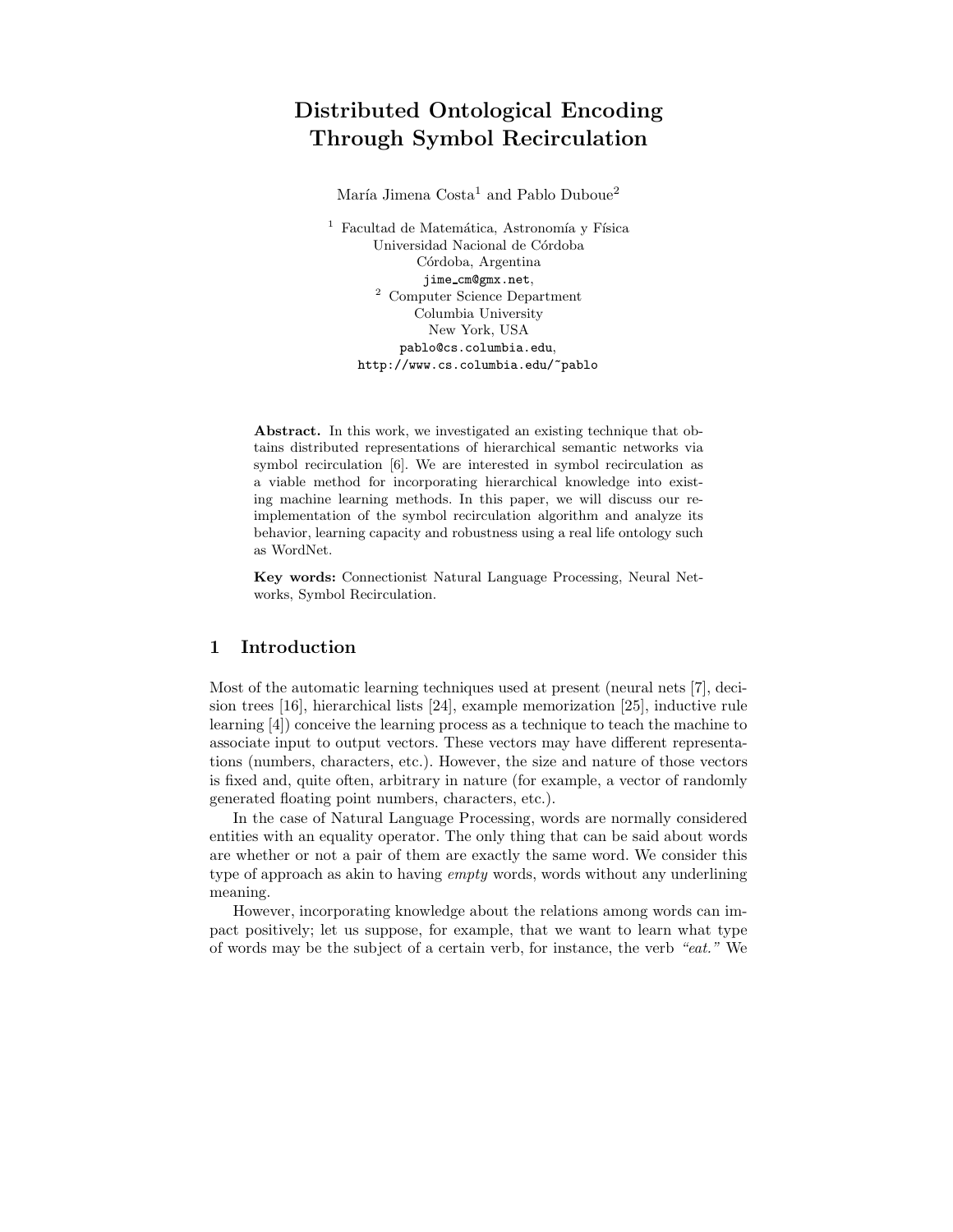have a number of examples for training our system, in which the following words appear as subjects of that verb, their frequency denoted between parentheses:  $\log$  (5), cat (6), government (1), person (11), platypus (2). It is clear that metaphoric uses of the words (such as "the government eats its words") must be discarded. Other examples of rather unusual words (like platypus) should be discarded as well. However, if we know that dog, cat, person and platypus are related because they are all subclasses of the concept Animal, then we should be able to use the training examples from the most frequent classes as evidence for the sporadic ones.

We are interested in investigating a method to incorporate this hierarchical information (such as  $\log$  Is-A<sup>3</sup> ANIMAL) by replacing the empty symbol, e.g., dog, with a vector of floating point numbers that keeps a certain relationship with other vectors that represent semantically similar symbols. These symbols will then each contain a distributed representation of the semantic network that they constitute, together with their relationships.<sup>4</sup>

Therefore, it is the aim of this work to investigate a technique for obtaining distributed representations of hierarchical knowledge structures by means of symbol recirculation, as a viable method to incorporate such knowledge into existing methodologies for automatic learning. In this paper, we will focus specifically on symbol recirculation and on its capacity for learning and robustness. We have re-implemented a symbol recirculation technique proposed by Dyer et al. [6] and performed extensive testing with real life ontologies, complementing their work.

We begin by giving some basic definitions and describing the recirculation process and other methods we have used. We then focus the discussion on the experiments that we performed, followed by our results, and the conclusions that we were able to draw from them, together with possible further work.

#### 1.1 Related Work

The closest method to obtain *intelligent* symbols is *latent semantic anal* ysis (LSA) [5], where the counts of words that co-occur in a context with a given word are recorded as the columns of a large (and sparse) matrix. When all words (columns) are put together, the resulting matrix decomposed via its spectral decomposition. The most dominant n autovectors (a given parameter) are kept as representing the semantic for each word. The idea behind LSA is that similar words will be used in similar contexts [20]. LSA has been shown to help learning in several situations (e.g., [12]). The success of LSA encourages us for seeking new sub-symbolic representation via symbol recirculation. A difference with LSA, although, is that the symbols obtained via recirculation encode an existing ontology, instead of relying on word contexts.

 $3$  Also called *hyponym*, a semantic relationship between word meanings denoting subordination.

<sup>&</sup>lt;sup>4</sup> This type of information receives the name of **selectional preferences**, and have been showed to positively impact Word Sense Disambiguation [18].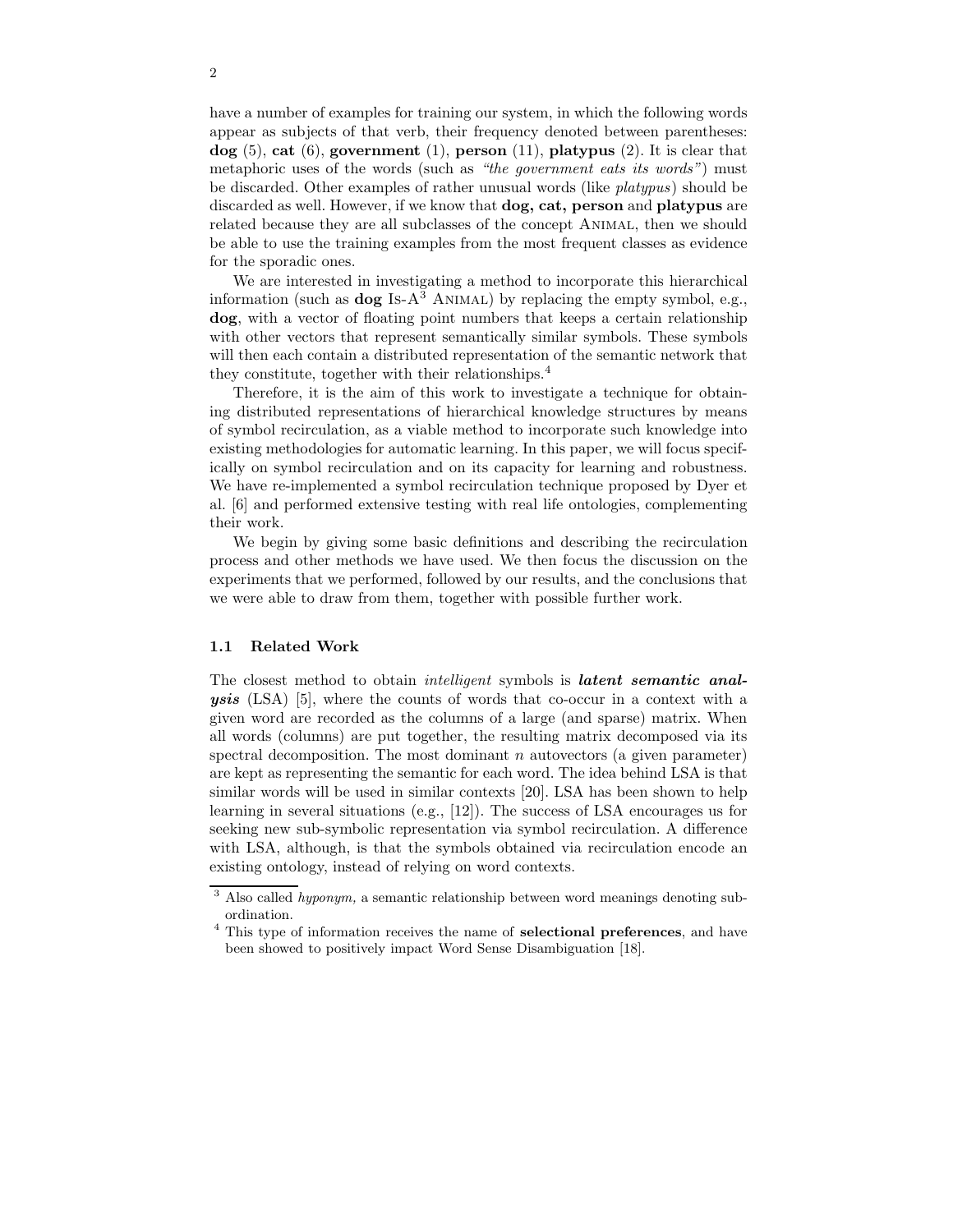Our use of WordNet as a semantic network is shared with uses of WordNet to measure the *semantic similarity* between words [1]. This technique has also been successful in providing semantic features for machine learning (e.g., [8]). However, WordNet structure is designed as a lexicographic knowledge base, where the number of links between two concepts does not necessarily reflect a semantic distance between them. Symbol recirculation can profit from Word-Net to provide information-loaded symbols and then let the machine learning machinery decide upon a problem-dependent similarity metric.

A related sub-symbolic representation proposed in the literature is to use random vectors for each word. This approach does surprisingly help learning [13]. Symbol recirculation tries to pick this line of work, providing more meaningful vectors.

Our final goal of incorporating hierarchical information into machine learning systems is also the goal of graph data mining [23] and inductive logic **programming** (ILP) [14]. Graph data mining is a very new field that we hope may find the sub-symbolic representations obtained via symbol recirculation of great use. ILP is a logic programming formalism that offers an alternative, purely symbolic, approach.

#### 2 Methods

We may define a knowledge network or **ontology** as a directed graph whose nodes, all of which belong to the set  $\{\ldots A_i \ldots\}$ , are related by means of arrows  $\{\ldots r_i \ldots\}.$ 

Our main goal is to make use of an existing method (recirculation, proposed in  $[6]$ ) in order to obtain *intelligent* representations of the concepts that constitute the ontology, as opposed to the representations arbitrary in nature that most methods have used until now. The intelligence behind the symbols is the hierarchical information about their role in the ontology. This fact make our codifications of the concepts aware of their underlining semantics. The representations thus obtained are expected to have a positive influence on the process of machine learning, although we are still on the process of performing experiments to justify that claim.

The essence of the recirculation method consists of keeping two types of feed-forward neural networks: several STMs (Short Term Memories) and a LTM (Long Term Memory), all of which have their input, output and hidden layers. Each STM<sub>i</sub> acts as a short term memory for a given node  $A_i$  in the ontology. That is to say, if node  $A_i$  participates in the following relationships in the semantic net:

$$
r_1(A_i, A_p)
$$
  

$$
r_2(A_i, A_q)
$$
  

$$
r_3(A_i, A_r)
$$

then we train the net  $STM_i$  so that, presented with the representations of  $r_1$ ,  $r_2$  or  $r_3$ , it outputs the representations of nodes  $A_p$ ,  $A_q$  and  $A_r$ , respectively. In order to achieve that, we use the technique of back-error propagation [19].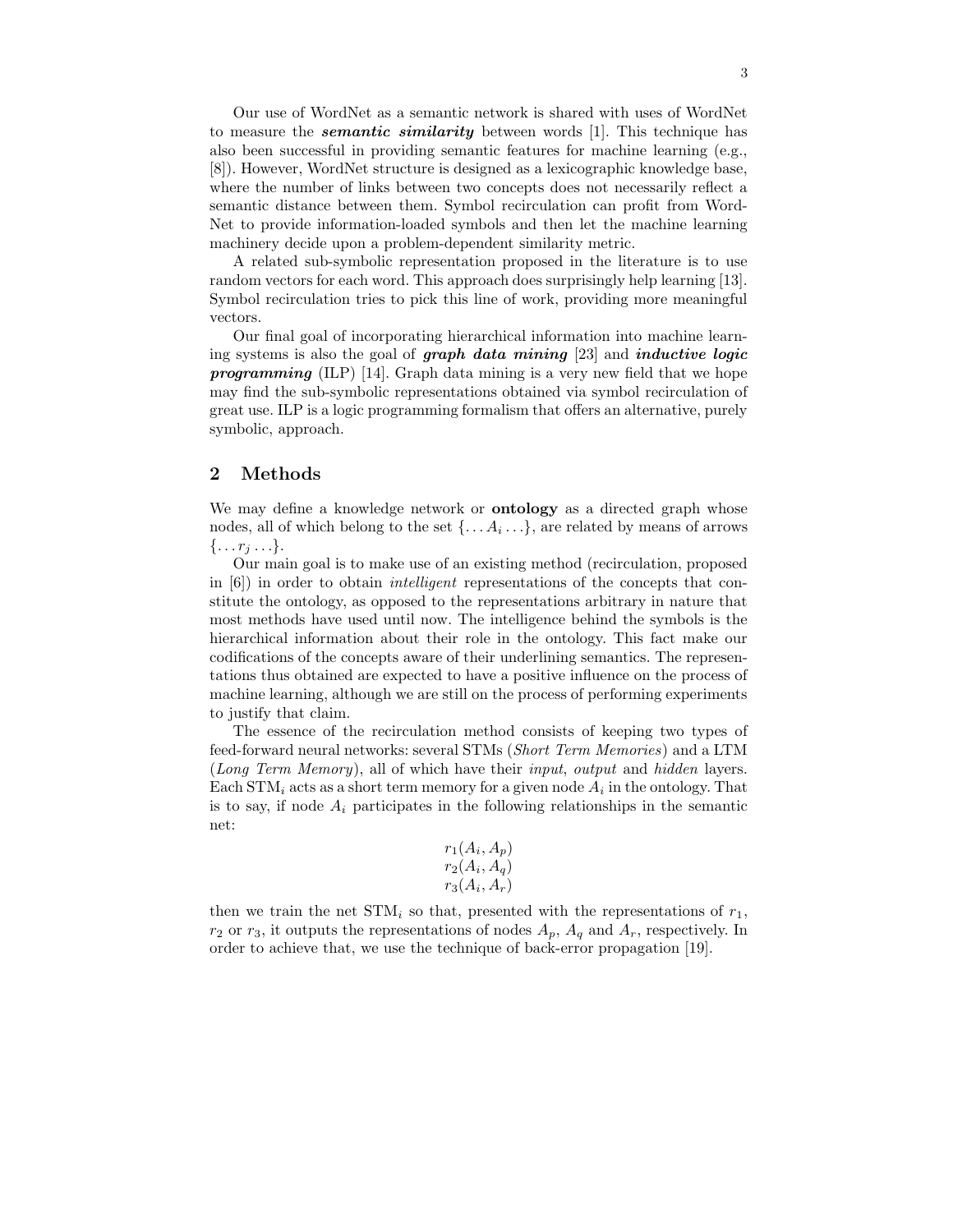LTM acts as a long term memory and codificates the entire semantic network. The LTM is an autoassociative neural network in which the output of the hidden neurons *compresses* the inputs. The term **handle** will denote the pattern that is formed in the hidden layer of the LTM when, once trained, it is presented with a particular input. If we takes as input  $i$  of the LTM the weights of  $STM_i$ , then the LTM compresses each STM's weights into a handle and memorizes those weights implicitly in its own weight matrix. The need for compression should be clear from the fact that the LTM receives as input the weight matrix of the STM and produces handles in the LTM's hidden layer, but these handles are the output of the STM. The relationship existing between the number of nodes in the output layer of a neural network and the total number of weights in the network makes clear the level of compression performed by the LTM.

We also have a Distributed Symbol Memory  $(DSM)$  which stores the handles. As the recirculation process takes place, the handles will change until they converge to a final representation for each symbol. It is called distributed because the symbols that are stored on it contain information about the entire ontology and the role each of them plays in it.

Initially, the relationships  $r_j$  are represented as a random array of 0's and 1's. In order to minimize interferences and accelerate the initial learning process, linearly independent representations are chosen.

The algorithm may be summed up as follows:

- 1. Train each STM<sub>i</sub> with all the *input-output* pairs  $(r_i, A_k)$  associated with node A.
- 2. Once the STM<sub>i</sub> are trained, store their weight matrices in the *arrays*  $S_i$ .
- 3. Train the LTM to autoassociate the set  $\dots S_i \dots$  Once this step is over, the floating point vector number generated at the hidden layer for each  $S_i$  is saved in the DSM as the new *handle* of the node that the  $STM_i$  represented. The handles that represent isolated nodes are not modified. At this point, if the hidden layer of the LTM is presented with the newly updated handles in the DSM, we will be able to reconstruct the STMs with the generated output.
- 4. At the end of the training process, we present the LTM with each of the  $S_i$ vectors and the activation patterns (handles) formed at the hidden layer are stored in the DSM. These patterns will be the new representations of the semantic net symbols.
- 5. Steps 1 through 4 constitute an *epoch*. The handles of the last two *epochs* are compared and, if the sum of the squared differences is smaller than a certain predefined value, the handles are considered to have converged, and that is the final representation for each of the symbols in the ontology. Otherwise, another epoch begins with the training process of the STMs and the LTM with the new handles.

In this work, we used the semantic network WordNet [11] as our source for ontologies. We chose it because it is quite a remarkable electronic lexical database (98,538 English words), in which English nouns, verbs, adjectives, and adverbs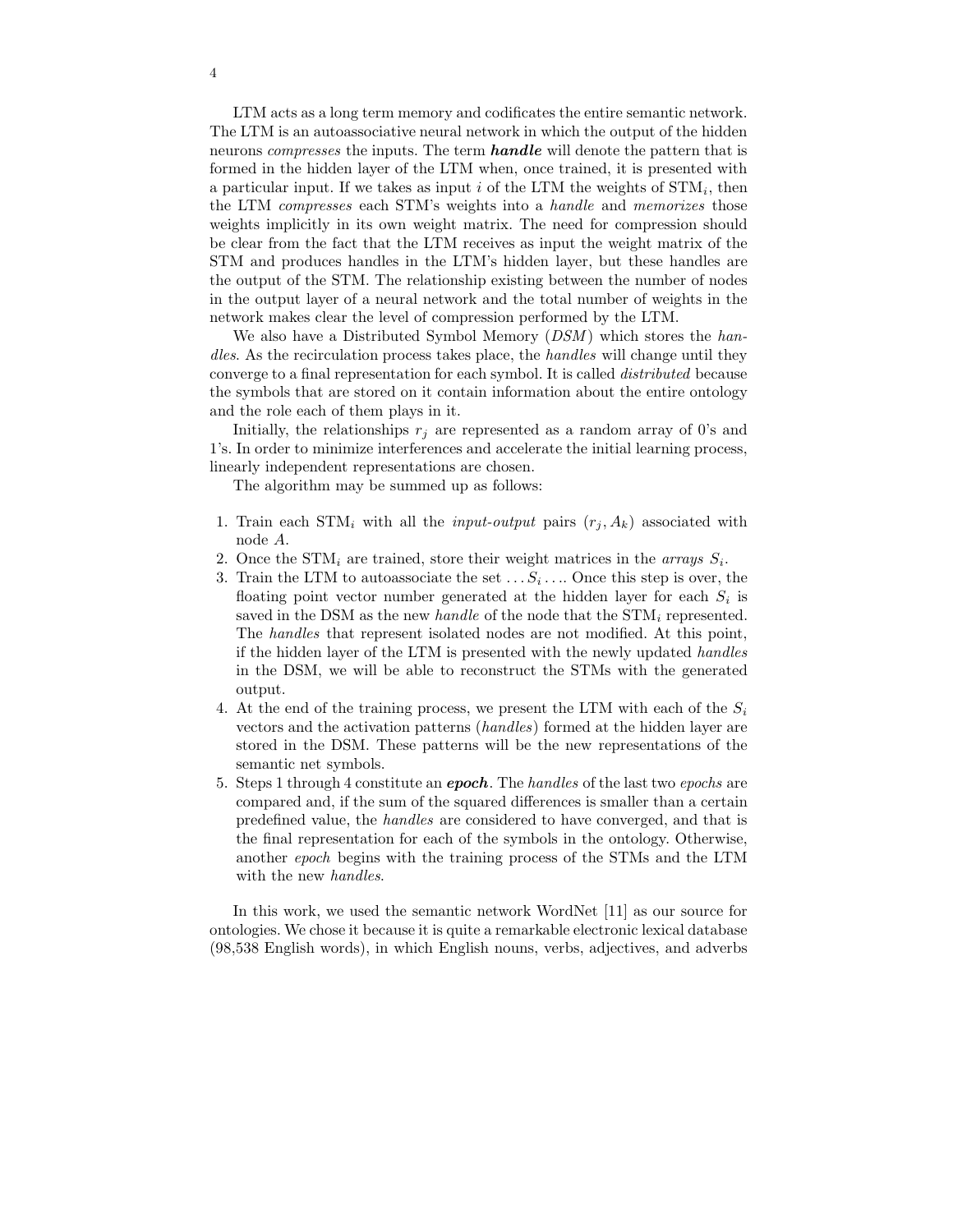are organized into sets of synonyms (called synsets), each representing a lexicalized concept. Each word meaning is mapped to a conceptual node (that is, a synset), and all the synsets are related by means of a variety of semantic relationships, such as KIND-OF (hypernym/hyponym), PART-OF (meronym-holonym), synonyms and antonym. The relationship Is-A is the one that groups synsets into hierarchies.

Our implementation of the entire recirculation process is synthesized in Figure 1.



Fig. 1. The recirculation process, adapted from [6].

Figure 2 depicts the full system's implementation. We took several decisions leading to improvements in the recirculation method:

Many to many relationships. Many to many relationships introduce difficulties in the recirculation system. Let us take, for example, the relationship Has-Part (meronym). If we ask WordNet for the related concepts of the word "car," we obtain 52 results.

Let us suppose that we codificate the first sense of "car," the relationship Has-Part, and the 52 concepts mentioned before.When we create the STM associated to "car," we find that the neural network must produce 52 different outputs (a different handle for each concept) when presented with one input (the symbolic representation of the relationship HAS-PART).

For this reason, we decided that the algorithm for selecting ontologies should choose, in these situations, any one of the related concepts. This way, it is made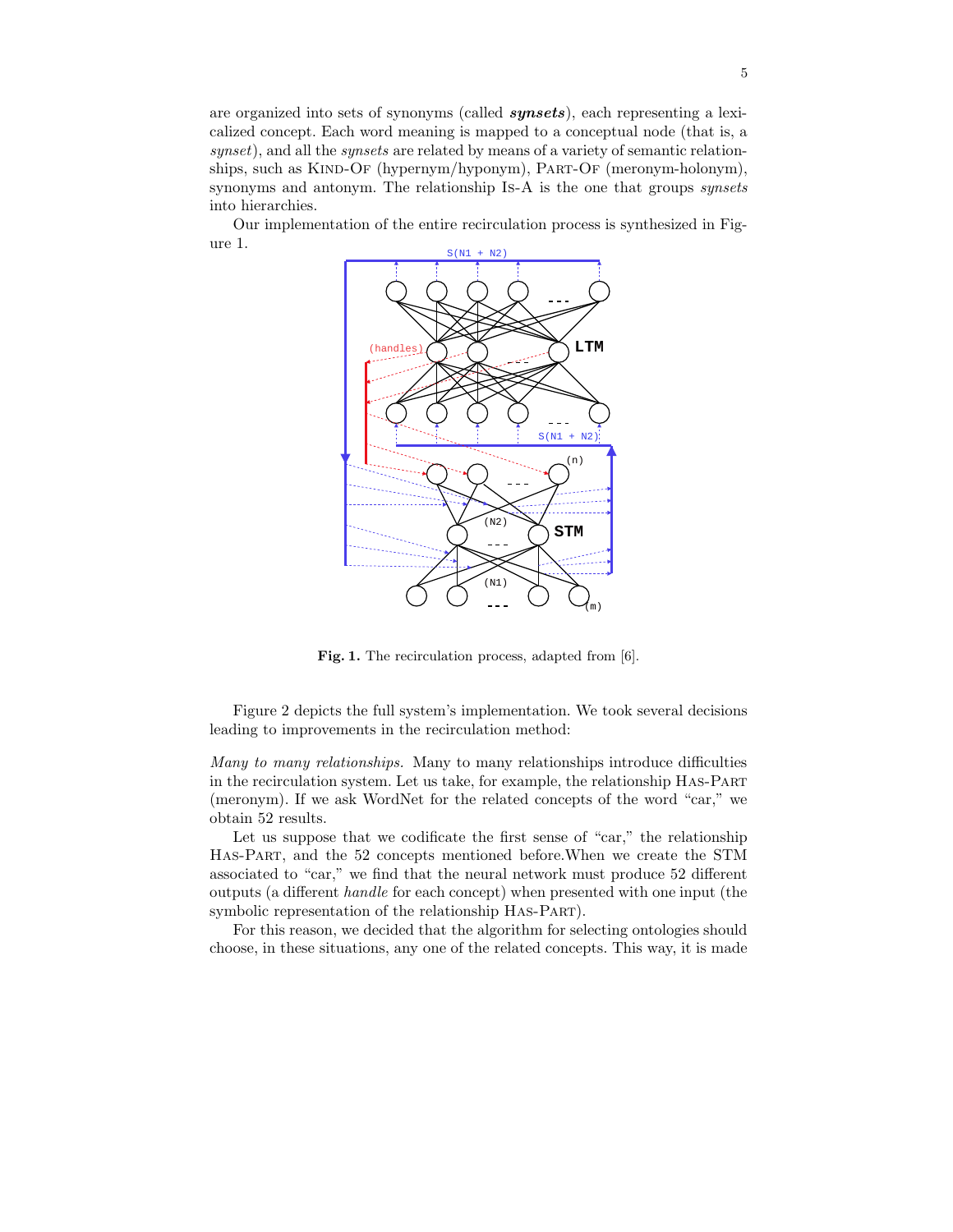

Fig. 2. Full scheme of the system's implementation.

sure that the subgraph so obtained (the ontology) does not present this kind of ambiguities. This is a preliminary solution to the problem posed by many to many relationships.

Improvements to the back-propagation algorithm. In the spirit of increasing the speed of convergence and avoiding undesirable oscillation, we implemented certain improvements to the back-propagation algorithm:

- Each connection weight is given a **momentum** rate, so that it tends to change in the direction of the average of the "down hill" force, instead of oscillating randomly with each small step. In this manner, the effective learning rate can be increase without divergent oscillations taking place. We chose the parameter ( $\alpha = 0.3$ ) so that the slope of the sigmoid function would be soft, and it does not resemble the step function.
- Selecting an appropriate parameter  $\eta$  for each problem is not an easy task. Even values that are fairly "good" at the beginning of the training process are not as good later on. We decided to implement an adaptive control of the parameters if the weight updates actually decrease the cost function. If it is reduced, then  $\eta$  is augmented. Otherwise,  $\eta$  is decreased. We adopted the de Vogl et al. [22] rule, with constant parameters  $\phi > 1$  and  $\beta < 1$ . Following Reed [17]'s advice, we defined  $\phi = 1.05$  and  $\beta = 0.7$

Network architecture. We choose three-layer STM and LTMs (with one input, one hidden and one output layer each). The hidden neurons compute the ERF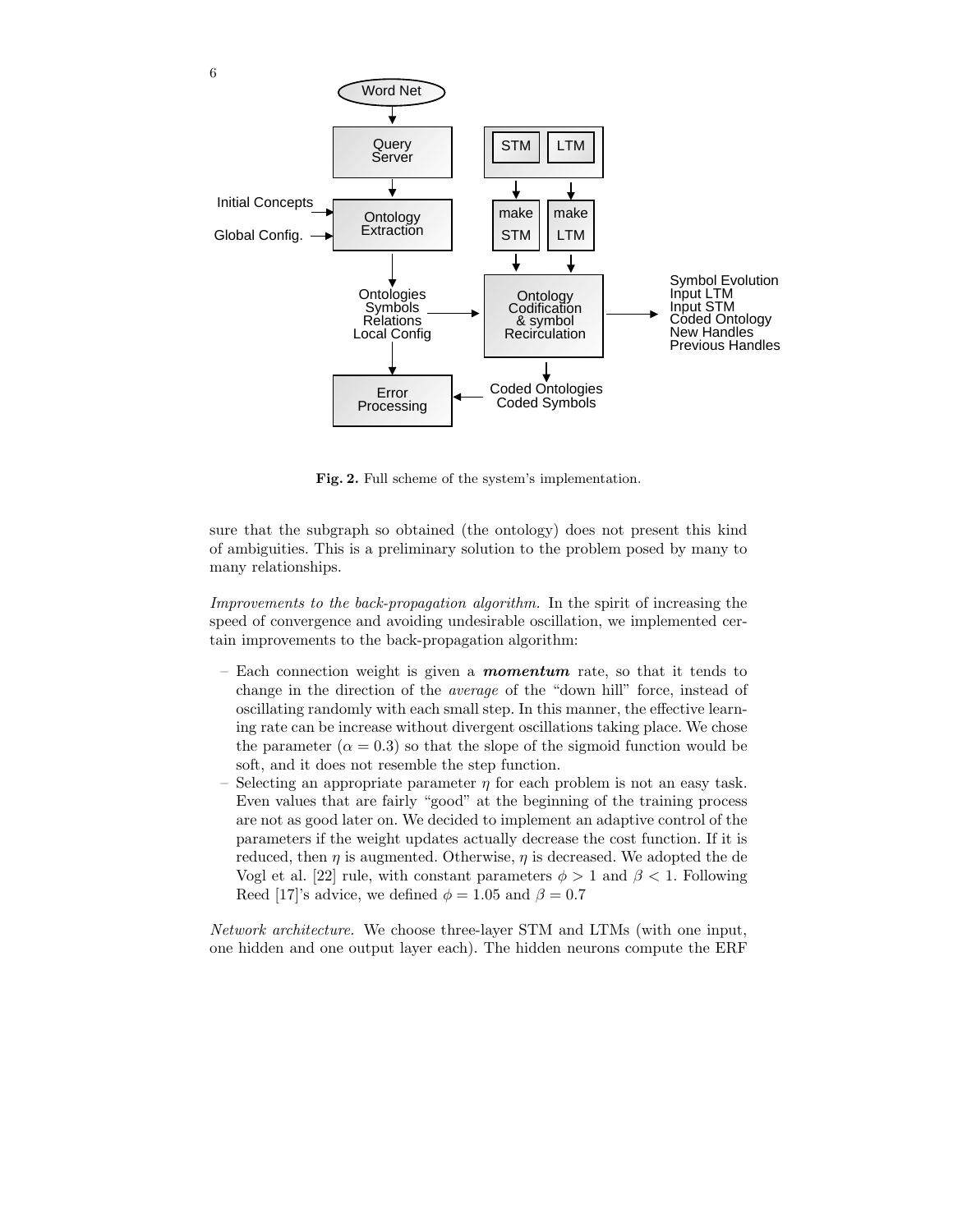functions on their input, and the outer layer has LINEAR neurons. The initial symbols are arrays of 0's and 1's and, although they are modified through the epochs, they remain in that interval.

LTM is an autoassociative neural network, with as many hidden neurons as output neurons each STM has, and as many LINEAR output neurons as weights for each STM.

The choice for the architecture is a consequence of a careful analysis of the characteristics of the nets and the values they handle. The recirculation process showed greater convergence (both quantitively and qualitatively) after the STMs and LTM were constructed so as to reproduce the chosen scheme.

Since the initial codifications of the relationships are linearly independent, we decided to work with as many input neurons as relationships there are in each ontology.

Ontology extraction. We used the **automatic spread activation** technique  $[15,$ 3, 2]. We developed an approximation to this method was created and incorporated **depth first search** [21] with bounded depth for the selection of ontologys from large semantic networks, such as WordNet. For this purpose, we have used the noun subtree and the hypernim relationship, although the algorithm may be used in any category and with any other relationship.

#### 3 Experiments

We performed our tests using sets of 190 words randomly selected with a uniform distribution, according to their amount of initial meanings (size of their synsets, in WordNet parlance). Words with only one meaning (i.e., words that do not need to be disambiguated) were discarded. For each word, we picked ontologies of increasing size, beginning with a size equal to twice the number of initial senses of that word, until a maximum of 49 symbols. The lower bound allows us to make sure that each sense of the initial (root) word has at least one concept related to it.

We carried out a preliminary study so as to establish the optimum size for the representations with respect to time and efficiency. Results showed that handles consisting of 3, 4 and 5 floating point numbers were desirable.

During the process of recirculation, we measured:

Convergence error for one neural net. Each time an STM or LTM computes its output for the training patterns, the sum of the squared differences with the desired outputs is computed as a measure of convergence for that neural network.

Convergence error for the recirculation process. We compute the sum of the squared differences between the handles of the last two cycles (epochs), as a measure of the "stabilization" process of those handles. Recirculation is considered to have converged when this value reaches a point below a certain number that must be fixed at the beginning of the process.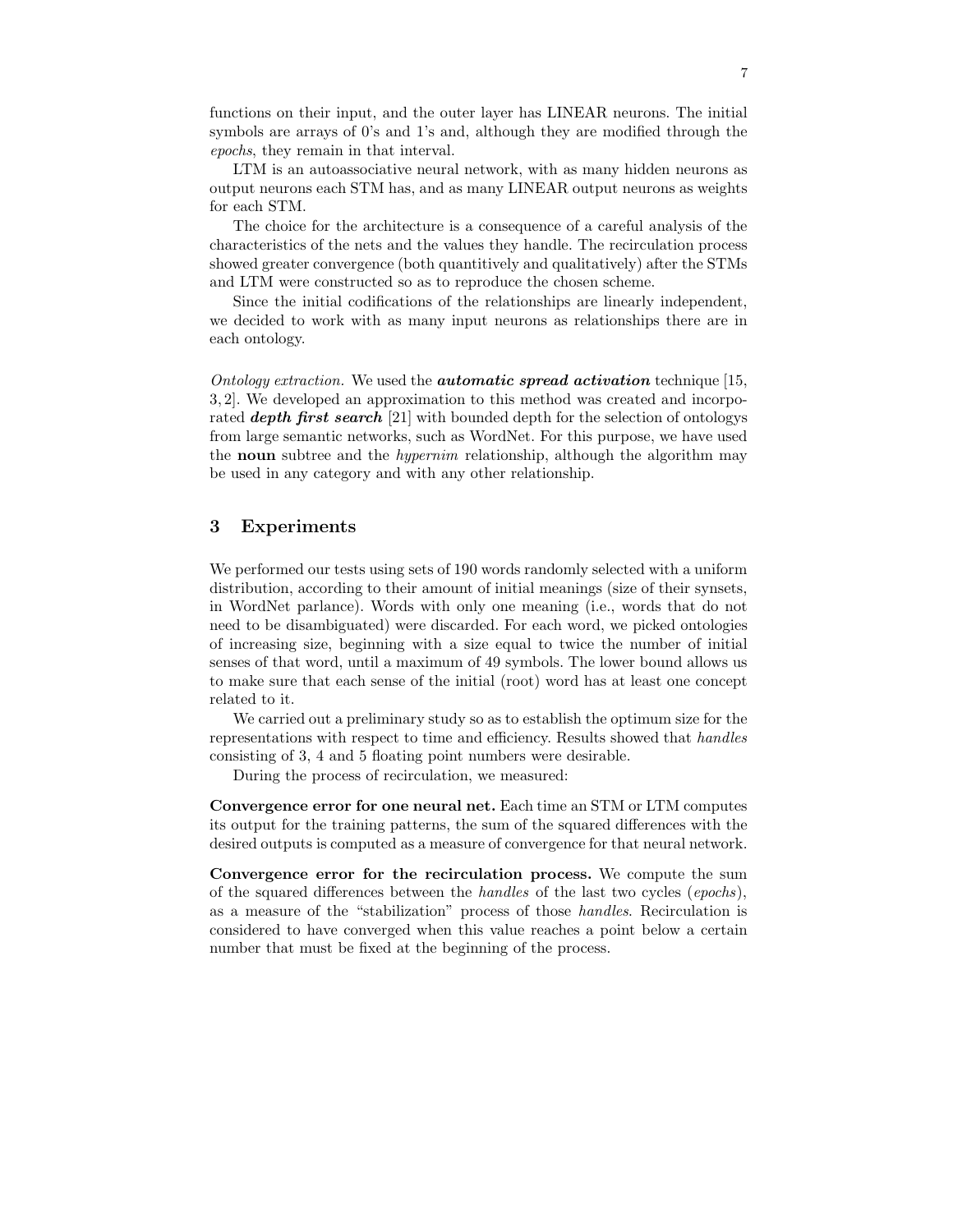Evolution error. This error measure is computed at the end of each epoch by collecting the generated values in the outer layers of each STM for each relationship-output pair that constitutes its training set. The values are then compared to the handles in the DSM. The average is considered as an indicator of the degree of convergence of the whole process. The smaller its value, the more consistent the representations in the DSM are, and the handle set is therefore closer to converge.

Degenerative error. Once the recirculation process has finished, we measure the degenerative error by constructing a chain of increasing errors that represent the decay of the symbols that constitute the ontology and that are saved implicitly in the LTM. The successive differences sugest a measure of the degradation of the patterns that are recovered through recirculation.

The mean and variance for the degenerative error are shown in Figure 3. Note that it increases more rapidly with 3-component handles than with 5-component handles. This may be attributed to the fact that 3 floating point numbers have less expressive power than 5, although they have the advantage of converging faster and converging for slightly larger ontologies. Figure 4 shows the evolution error for 3 and 5-component handles.



Fig. 3. Degenerative error for 3-component and 5-component handles.

The examples that did not converge allow us to conclude that the most critical step of the whole system is the first learning process that takes place in the LTM. If the LTM converges after the first epoch, we have an (empiric) warranty of convergence. In successive *epochs*, the time taken to autoassociate decreases considerably, which leads to the conclusion that the generalization that takes place in the LTM is indeed a very good one. The process of recirculation takes only a few fractions of second more than the time taken by the LTM during the first epoch. The STMs learn functions so simple that not only they converge in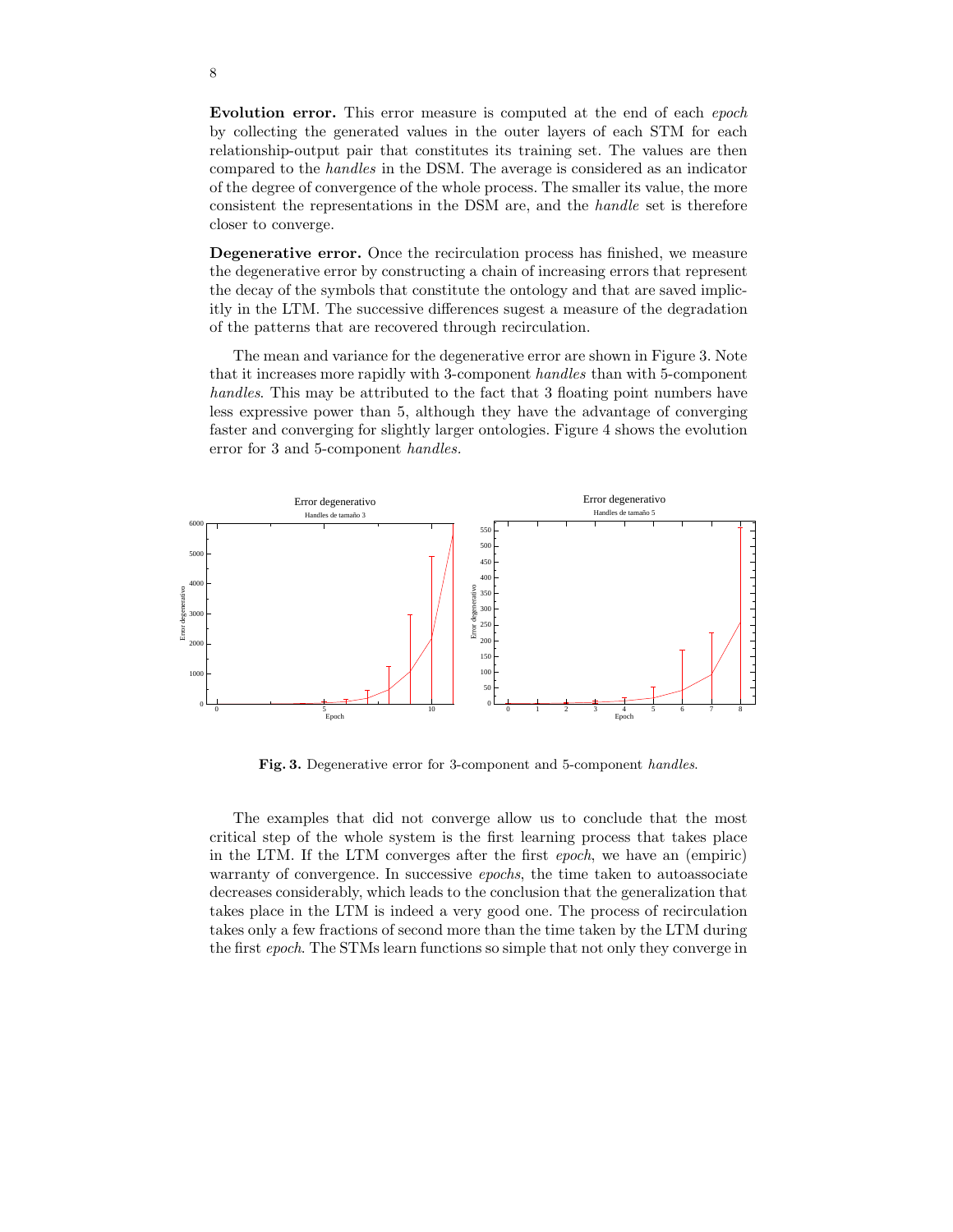every case, but their convergence times are also minimal. For a 700Mhz processor with an upper bound of 200,000 iterations of Backpropagation (before discarding the example), the maximum convergence time is about a minute.

We attempted to perform a study on the types of large ontologies that the system learned. We could not develop an automatic method, since we could not find a preliminary classification of the ontologies that can be extracted from WordNet. However, we were able to conclude that the ontologies that converge better are "shallow"; that is to say, ontologies whose broadness is greater than their depth (i.e., ontologies originated from words with many initial meanings). This fact was not unexpected, since for that kind of ontology, relatively few STMs are created, and therefore the LTM has fewer patterns to learn.

The process used in this work has showed to converge in reasonably short times, turning it into a viable method of codification, as far as time is concerned, for ontologies of around 20 symbols.

For each word, approximately 20 related concepts are learned, including the initial meanings. After a small study of the maximum sizes for the ontologies that can be extracted from WordNet, we were led to the conclusion that most of them contain around 40 symbols. By means of recirculation we have been able to codificate 50% of that information.

The method has the advantage of permitting the incorporation of meaning into a symbol. That is to say, concepts need no longer be represented by random, meaningless symbols, but rather by *intelligent* ones that incorporate a significant amount of information.



Fig. 4. Evolution error example.

The convergence issue is central to the process. The remarkable characteristics of the representations that are obtained by means of recirculation are useless if the set of handles stored in the DSM do not converge. Unfortunately,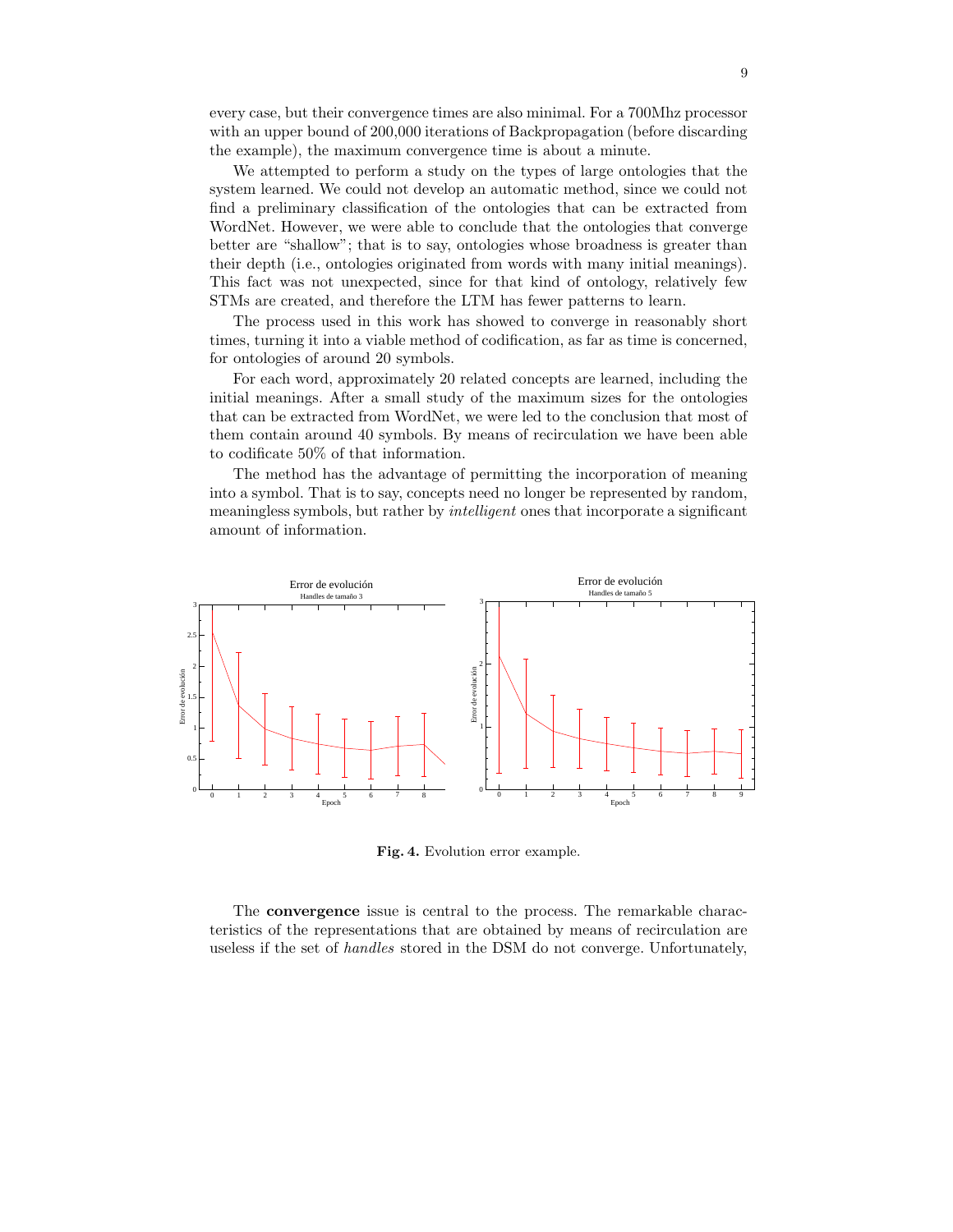there is no theoretic demonstration of convergence for recirculation methods to this day.

Another problem is that of **oscillation**. If the *handles* oscillate through the epochs, they never stabilize into consistent patterns, and the process does not converge. Since back-propagation is used during recirculation, any inconvenient that arises with that algorithm (for example, local minima) also affects the performance of the whole process.

A logical question arises: why do the handles converge? Let us remember that the operation of autoassociation and compression of the weight matrices of the SMTs in the LTM leads the hidden neurons of this last network to find an efficient representation of the structure of each matrix. Although weight matrices that perform similar tasks may result in very different representations, they share the structural relationships that they code within the semantic network. It is this shared structure that seems to be codificated in the hidden layer of the LTM, and it is therefore that structure the one that guides the subsequent learning process during the recirculation of symbols that represent the concepts.

## 4 Conclusions

In this work we have analyzed a method based on neural networks used to obtain distributed symbols that incorporate hierarchical information about the concepts they represent.

Using small neural networks that model short term memories, and an autoassociative neural network, that plays the role of a long term memory and codificates the information of the short term memories, we generate a recirculation process that involves the representations of concepts found in semantic networks. This process ends with the incorporation of valuable information in the symbols themselves.

We trained the neural networks, both short and long term, using the backpropagation method, with improved adaptive parameters and momentum. The semantic networks or *ontologies* were obtained from WordNet, which is a semantic net publicly available. Subgraphs were obtained from this network by means of a variation of the automatic spread activation method that we developed, and they constituted the ontologies used in this investigation.

We evaluated the performance of the method using different parameter values, such as the size of the ontologies, the parameters and architectures of the neural networks, and the size of the representations (handles) among others.

Although we have had serious computational limitations, the recirculation method proved to be successful for almost all the examples (183 out of 190 for the 3 hidden neuron case). However, we have detected that, for the architectures used in this work, the process converges only for ontologies of up to 28 symbols. This might be due to the simplicity of the chosen architectures, especially for the Long Term Memory, for which we have experimented the greatest learning difficulties. In particular, the method presented in this work, together with the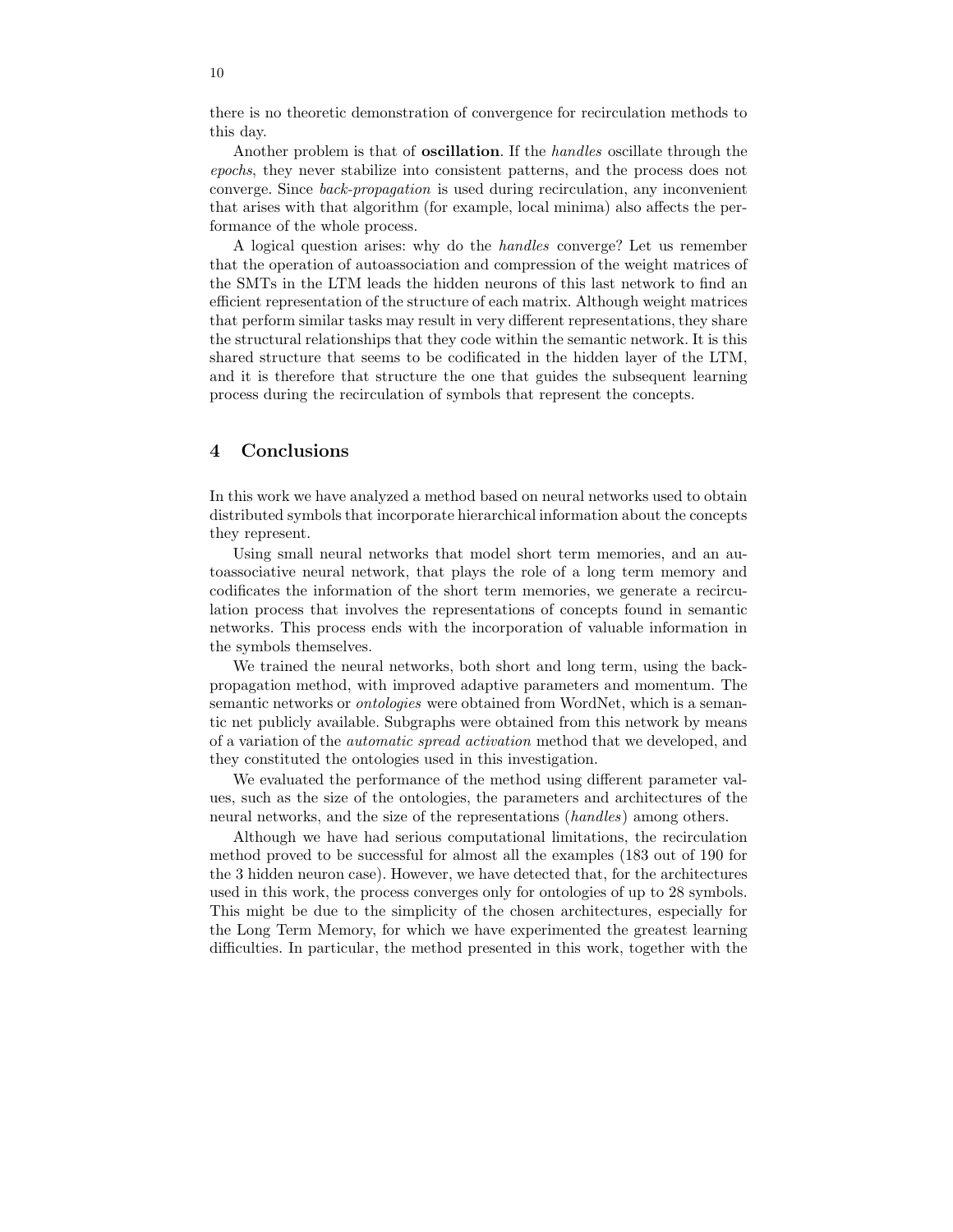architectures used, works best for the so called flat ontologies, whose depth is considerably smaller than their broadness.

Our main concern with the original recirculation technique as proposed by Dyer et al. [6] was its scalability. Even with the improvements described in Section 2, we were not able to encode more than 30 symbols. Definitely more research is required to encode the 50K+ symbols of WordNet. At any rate, our working system can serve now as a test-bed for new ideas and let us continue our research on the impact of these symbols for machine learning.

#### 4.1 Further work

The difficulties found lead to the proposition of improvements that would be very interesting to analyze, such as the possibility of adding random restarts or the recirculation process when the LTM does not converge, or the incorporation of a greater quantity of hidden layers in the autoassociative neural network. We also want to look at ways to codificate many-to-many relationships. The effect of using LTM networks with more layers could also be investigated, although preliminary tests showed that the learning process turns out to be much more complicated.

We also intend to continue our research in order to increase the codification capacity of this method in order to be are able to obtain distributed representations for the nearly 50,000 concepts that make up WordNet or similar semantic networks, such as Roget or OpenCYC [10]. Further research on many to many relationships would also be very beneficial for the method.

The next step on this work is to evaluate the impact of the symbols in a machine learning environment. We are looking at Word Sense disambiguation [9] as a possible field to test the extracted symbols.

## Acknowledgements

The authors would like to thank Dr. Francisco Tamarit for neural networks advise and insights.

#### References

- 1. Butanitsky, A., Hirst, G., Semantic Distance in WordNet: An Experimental, Application-Oriented Evaluati on of Five Measures, In Proceedings of WordNet and Other Lexical Resources Workshop, 2001.
- 2. Burke, B., Gregory, J., M.Bautz, Prigozhin, G., Kissel, S., Kosicki, B.,Loomis, A., and Young, D.: IEEE Transactions on Electron Devices 44, 1997.
- 3. Cohen, P.R., Kjeldsen, R. Information Retrieval by Constrained Spreading Activation in Semantic Networks. Information Processing and Management, 23(4), 1987, 255-268.
- 4. Cohen, W. Fast effective rule induction. ML95, 1995.